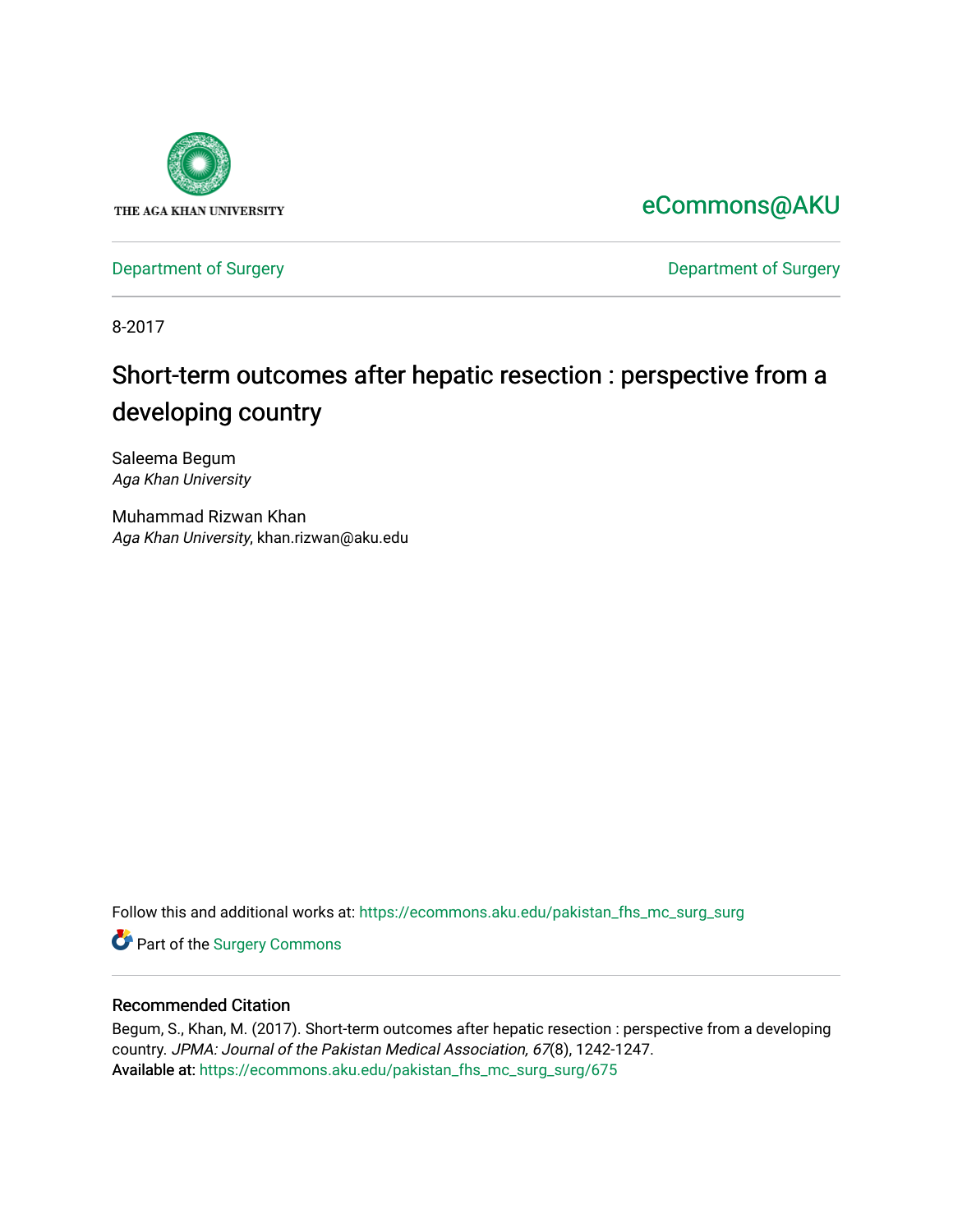## **Short-term outcomes after hepatic resection — perspective from a developing country**

Saleema Begum, Muhammad Rizwan Khan

### **Abstract**

**Objective:** To review the early outcomes of hepatic resection at our hospital.

**Methods:** This study was conducted at the Aga Khan University Hospital, Karachi, from January 2008 to December 2015, and comprised patients who underwent hepatic resection. We analysed the pathology, magnitude of hepatic resection and short-term outcomes in the patients. Mean and standard deviations were used to describe categorical data whereas frequencies and proportions to describe quantitative data. Univariate analysis was done to look at the factors associated with morbidity, mortality and blood loss during surgery. SPSS 19 was used for data analysis. **Results:** Of the 75 participants, 43(57.3%) were males and 32(42.7%) were females. The overall mean age was 52±14 years. Besides, 37(49.3%) patients underwent hepatic resection for underlying hepatocellular carcinoma, with 30(81%) of them being cirrhotic. Major hepatectomy (>3 segments) was performed in 30(40%) patients. Postoperative complications were observed in 30(40%) patients including postoperative liver failure in 3(4%) patients. The presence of one or more co-morbid conditions had a statistically significant association with postoperative morbidity (p=0.018). Mortality rate at 30days and 90days were 3(4%) and 5(6.7%), respectively. **Discussion:** Morbidity, mortality and blood loss were comparatively higher in cirrhotic patients. **Keywords:** Hepatic resection, Outcome, Morbidity, Mortality, Developing country. (JPMA 67: 1242; 2017)

### **Introduction**

Outcomes after hepatic resection have significantly improved over the last few decades with an improvement in procedure-related mortality from >20% to <5% in most of the experienced centres.<sup>1-4</sup> A number of factors have contributed to this improvement in surgical outcomes, including but not limited to improvised patient selection, innovations in surgical technique, novel devices for bloodless surgery and parenchymal transaction, preoperative portal vein embolisation for contralateral lobe hypertrophy, advanced anaesthetic management, and enhanced postoperative care.2,5,6 Despite improvements in patient survival, hepatic resection is still associated with significantly high morbidity rates.<sup>7-9</sup> Recent studies from the United States<sup>10</sup> have demonstrated that a high hospital mortality rate of around 10% is still being observed in low-volume hospitals, whereas the hospital mortality rate in highvolume centres is less than 5%.

Despite the establishment of hepatic resection as a therapeutic modality in the Western as well as Far Eastern regions of the world, the development of liver surgery has been suboptimal in most of the developing world including South Asia. Most of the hospitals in the

Department of Surgery, Aga Khan University Hospital, Karachi, Pakistan. **Correspondence:**Muhammad Rizwan Khan. Email: doctormrkhan@yahoo.com

developing countries remain relatively low volume centres for hepatic resection and there are only a limited number of published reports from developing countries on this subject.11-13 Therefore, we decided to review the early outcomes of hepatic resection at our hospital, which is a low volume centre in a developing country with no transplant facilities. The current study was planned to determine the spectrum of presentation, magnitude of surgical resection and short-term outcomes, including blood loss, morbidity and mortality in patients undergoing hepatic resection.

### **Patients and Methods**

This study was conducted at the Aga Khan University Hospital (AKUH), Karachi, from January 2008 to December 2015, and comprised patients who underwent hepatic resection. The AKUH is a tertiary care hospital with no transplant facilities. Data was retrieved through International Classification of Diseases (ICD)-9 coding system. The patients underwent elective hepatic resection for various benign, malignant and metastatic diseases during the study period. Hepatic resections performed for trauma were excluded. The variables studied included demographics, indication for surgery, type of hepatic resections, duration of surgery, estimated blood loss, transfusion requirements, and any concomitant procedure along with hepatic resection. Postoperative variables included surgical complications, including wound infections, bile leak, intra-abdominal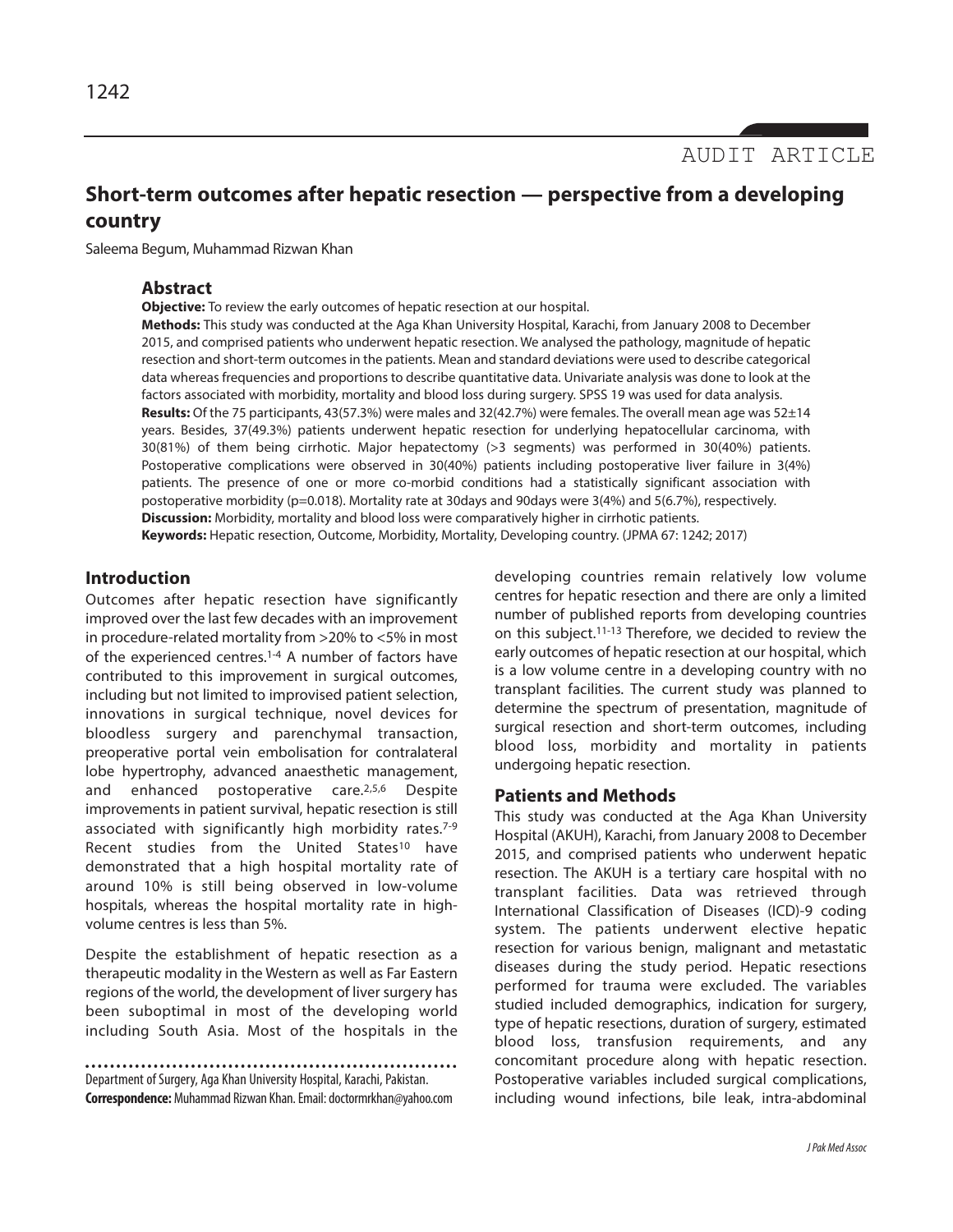collection, and bleeding; systemic complications like liver decompensation, pulmonary infections, and 30-day as well as 90-day mortality. Length of the hospital stay and need for intensive care unit (ICU) stay were also reviewed.

All patients had a triphasic computed tomography (CT) scan or magnetic resonance imaging (MRI) to evaluate the pathology of liver and assess the resectability of tumour. Assessment of functional reserves of liver was based on Child-Pugh class, liver biochemistry and coagulation profile. Preoperative image guided biopsy was done in few patients with diagnostic uncertainty. Patients undergoing hepatectomy received general anaesthesia with invasive monitoring and selective epidural analgesia. All patients underwent an open procedure with selective use of diagnostic laparoscopy in some cases. Intra-operative ultrasound was routinely performed to define the relationship between the tumour and major intrahepatic vessels, any tumour invasion of portal vein or hepatic veins, and to detect any lesions in the contralateral lobe. Parenchymal transection was performed using harmonic scalpel, diathermy or cavitron ultrasonic surgical aspirator (CUSA). Pringle manoeuvre was used only when significant bleeding was encountered. Instead, more attention was paid to lowering of the central venous pressure to below 5 cm of water (H2O) to reduce venous bleeding during transaction. Meticulous attention was paid to the preservation of function in the remnant liver by avoiding prolonged rotation, hypoxic injury, or venous congestion due to overloading of circulation. After transaction, bleeding and any leakage site was carefully repaired with fine sutures. A routine cholangiogram was performed in all patients undergoing left hepatectomy as well as any patient with suspected aberrant anatomy. Fibrin glue was used to seal the raw liver surface at the end of the procedure. Drains were not routinely used.

All patients with major hepatic resection were monitored in the special care unit in the immediate postoperative period. Pain control was provided by continuous epidural analgesia or patient controlled intravenous analgesia. First-line antibiotics were given for about 3 days in the postoperative period. Oral feeding was started as soon as the bowel sounds returned and the early mobilisation was encouraged. Salt free albumin and diuretic agent were selectively used in cirrhotic patients who developed ascites postoperatively. Patients were discharged once clinically stable and regularly followed up in outpatient clinics.

Mean and standard deviations were used to describe categorical data whereas frequencies and proportions to describe quantitative data. Univariate analysis was done to look at the factors associated with morbidity, mortality and blood loss during surgery. Statistical significance was defined as p<0.05. SPSS 19 was used for data analysis.

### **Results**

Of the 75 participants, 43(57.3%) were males and 32(42.7%) were females. The overall mean age was 52±14 years. Besides, 47(63%) patients had American Society of Anaesthesiologist (ASA) score of II, but 40(53%) patients had at least one or more associated comorbid conditions. All the patients had a Child-Pugh score of 5 or 6, with 2(2.7%) patients with Hilar Cholangiocarcinoma having

**Table-1:** Baseline Parameters of Study Population.

| <b>Demographics</b>                          |                 |
|----------------------------------------------|-----------------|
| Male/Female (n)                              | 43/32           |
| Age (years, mean $+$ SD)                     | $52 + 14$       |
| <b>Co-morbid Conditions</b>                  |                 |
| Hypertension (n, %)                          | 31 (41%)        |
| Diabetes Mellitus (n, %)                     | 23 (31%)        |
| Chronic Obstructive Pulmonary Disease (n, %) | 05 (7%)         |
| <b>Basic Laboratory Parameters:</b>          |                 |
| Haemoglobin ( $qm/dL$ , mean $+$ SD)         | $11.9 \pm 1.9$  |
| Platelet count ( $X10E9/L$ , mean $+$ SD)    | $257 + 131$     |
| Serum Bilirubin (mg/dL, mean $+$ SD)         | $0.64 \pm 0.6$  |
| Serum Albumin ( $q/dL$ , mean $+$ SD)        | $3.5 \pm 0.8$   |
| Prothrombin time (seconds, mean $+$ SD)      | $10.67 \pm 2.6$ |
| ASA Level I/II/III                           | 6/47/22         |
| Cirrhosis                                    | 30 (40%)        |
| $\mathbf{A} \cap \mathbf{A}$                 |                 |

ASA: American Society of Anaesthesiology.

SD: Standard Deviation.

**Table-2:** Indications for Surgery and Pathology.

| Primary Malignant Pathology (n, %)            | 46 (61.3%) |
|-----------------------------------------------|------------|
| Hepatocellular Carcinoma                      | 37 (49.3%) |
| Carcinoma of Gallbladder                      | 6(8%)      |
| Hilar Cholangiocarcinoma                      | 2(2.7%)    |
| <b>Embryonal Sarcoma</b>                      | $1(1.3\%)$ |
| Metastatic Malignancy (n, %)                  | 18 (24%)   |
| Metastatic Colorectal Malignancy              | 10 (13.3%) |
| Metastatic Neuroendocrine tumour              | 2(2.7%)    |
| Metastatic renal cell carcinoma               | 2(2.7%)    |
| Adenocarcinoma of stomach (en bloc resection) | 1 (1.3%)   |
| Metastatic adrenocortical carcinoma           | $1(1.3\%)$ |
| Metastatic endometrial carcinoma              | $1(1.3\%)$ |
| Metastatic Breast carcinoma                   | $1(1.3\%)$ |
| Benign Diseases (n, %)                        | 11 (14.6%) |
| Focal nodular hyperplasia                     | 2(2.7%)    |
| Giant Hemangioma                              | 2(2.7%)    |
| Xanthogranulomatouscholecystitis              | 2(2.7%)    |
| Cystadenoma                                   | $1(1.3\%)$ |
| Liver cell adenoma                            | 1 (1.3%)   |
| Primary Paraganglioma of Liver                | $1(1.3\%)$ |
| Hepatolithiasis                               | $1(1.3\%)$ |
| Nonspecific inflammation                      | $1(1.3\%)$ |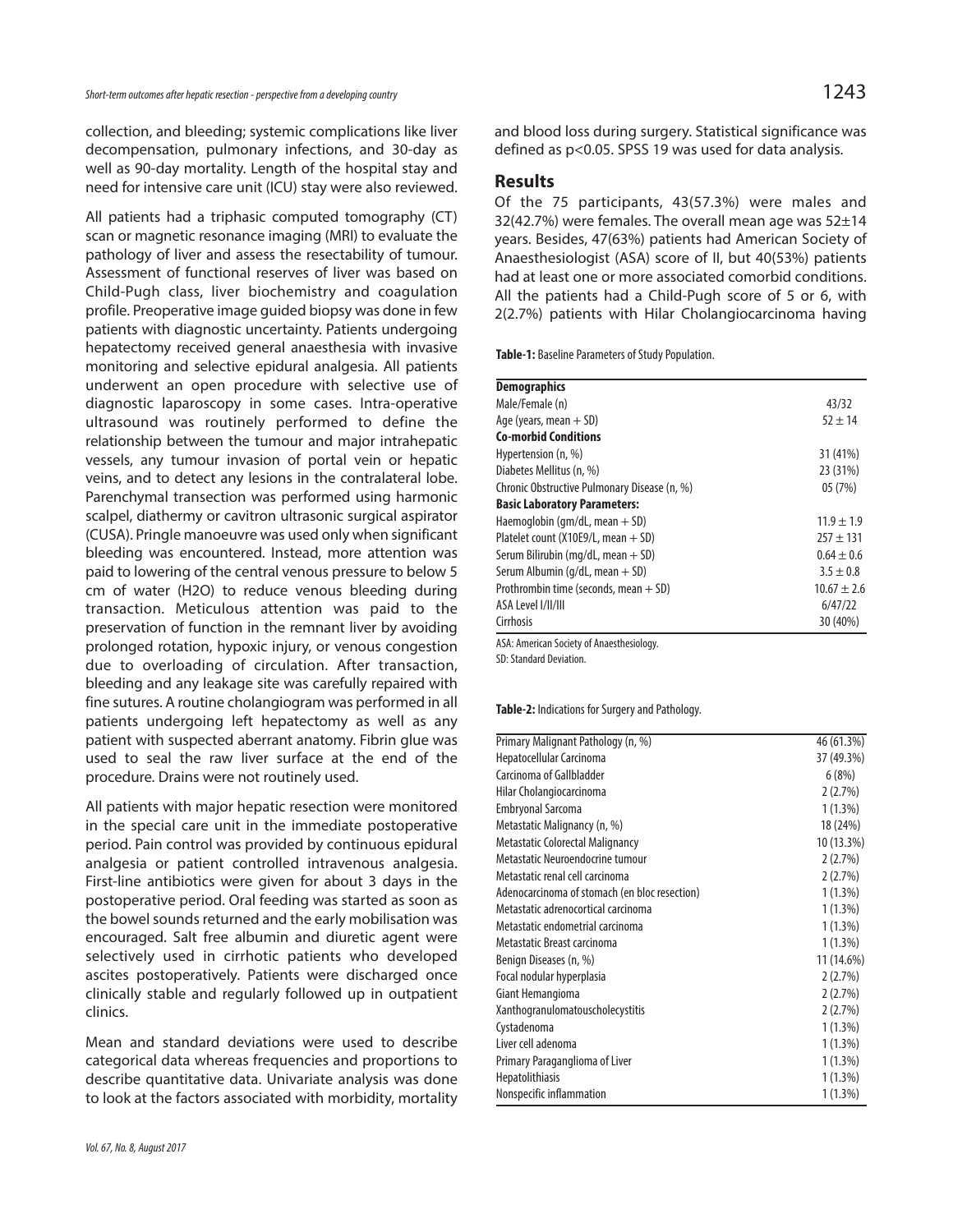### **Table-3:** Extent of Hepatic Resection.

| Major Hepatic Resections (> 3 segments)                 | 30 (40%)   |
|---------------------------------------------------------|------------|
| Right formal hepatectomy                                | 19 (25.3%) |
| Right hepatectomy with caudate lobectomy                | 2(2.7%)    |
| Right extended hepatectomy                              | $1(1.3\%)$ |
| Left formal hepatectomy                                 | $4(5.3\%)$ |
| Left extended hepatectomy                               | 2(2.7%)    |
| Central hepatectomy                                     | 2(2.7%)    |
| Minor Hepatic Resections (< 2 segments)                 | 45 (60%)   |
| Radical cholecystectomy and segment IVB and V resection | $7(9.3\%)$ |
| Left lateral segmentectomy                              | 5(6.7%)    |
| Segmentectomy / subsegmentectomy                        | 32 (42.6%) |
| Caudate lobectomy                                       | $1(1.3\%)$ |
| <b>Additional Procedures</b>                            | 15 (20%)   |
| Left hepaticojejunostomy                                | 2(2.7%)    |
| RFA / wedge resection of another lesion                 | 4(5.3%)    |
| Synchronous right hemicolectomy                         | $5(6.6\%)$ |
| Sigmoid colectomy                                       | $1(1.3\%)$ |
| En-bloc total gasterectomy                              | $1(1.3\%)$ |
| Right adrenalectomy                                     | $1(1.3\%)$ |
| Incisional hernia Repair                                | $1(1.3\%)$ |

RFA: Radiofrequency ablation.

### high bilirubin level (Table-1).

Moreover, 37(49.3%) underwent hepatic resection for underlying hepatocellular carcinoma (HCC) and 30(81%) of these patients were cirrhotic. All the patients were tested for hepatitis serology and 21(28%) were positive for hepatitis C while 7(9%) had chronic hepatitis B infection.

**Table-4:** Short term Outcomes of Hepatic Resection.

Also, 18(24%) patients underwent hepatic resection for metastatic malignancy and the most common indication was colorectal cancer. A small proportion of patients underwent hepatic resection for symptomatic benign conditions or when the underlying diagnosis was not clear (Table-2). Major hepatectomy (>3 segments) was performed in 30(40%) patients; of them16(53%)had hepatocellular carcinoma with underlying cirrhosis (Table-3).

Furthermore, 63(84%) had a solitary lesion and the mean size of the lesion was 5.8cm. The mean duration of surgery was 300±138 minutes with a mean estimated blood loss (EBL) of 665ml. In a subgroup analysis, estimated blood loss was significantly higher in patients with cirrhosis (p<0.007) and patients who underwent hepatic resection for primary hepatic malignancies (p<0.009). Estimated mean blood loss was higher in patients who underwent a major hepatectomy but the difference was not statistically significant; on the other hand, the number of pack cells transfused was significantly higher in patients with major hepatectomy (p=0.003). Only 3(4%) patients required postoperative mechanical ventilation and were shifted to the intensive care unit, while others were routinely managed in the special care unit with subsequent care in the surgical ward.

Postoperative complications were observed in a total of 30(40%) patients and they were graded according to the Clavien-Dindo classification. Surgical complications were

| <b>Perioperative Variables</b>               | <b>Overall</b> | <b>Major Resection</b> | <b>Minor Resection</b> | p-value |
|----------------------------------------------|----------------|------------------------|------------------------|---------|
|                                              |                |                        |                        |         |
| ASA class $\geq$ 2 (n, %)                    | 22 (29%)       | 9(12%)                 | 13 (17%)               | 1.000   |
| Cirrhotic Liver (n, %)                       | 30 (40%)       | 9(12%)                 | 21 (28%)               | 0.229   |
| Number of lesions                            |                |                        |                        | 0.341   |
| ◆ Single lesion                              | 63 (84%)       | 27                     | 36                     |         |
| • More than one lesion                       | 12 (16%)       | 0 <sup>3</sup>         | 09                     |         |
| Mean size of lesion (cm $\pm$ SD)            | $5.8 + 3.9$    | $7.3 + 5.8$            | $4.8 \pm 3.2$          | 0.022   |
| Operating time (minutes, mean $\pm$ SD)      | $300 \pm 138$  | 346                    | 269                    | 0.017   |
| Estimated blood loss (ml, mean $\pm$ SD)     | $665 + 580$    | 680                    | 655                    | 0.856   |
| No of packed red cell transfused (mean+SD)   | $2 + 1.67$     |                        |                        | 0.010   |
| Need for ICU stay (n, %)                     | 3(4%)          |                        |                        | 0.602   |
| Margin of Resection on Pathology             |                |                        |                        | 1.00    |
| $\bullet$ R <sub>0</sub>                     | 72 (96%)       | 29                     | 43                     |         |
| $\bullet$ R <sub>1</sub>                     | 02(2.6%)       | 01                     | 01                     |         |
| $\bullet$ R <sub>2</sub>                     | 01(1.3%)       | 00                     | 01                     |         |
| Overall Morbidity (n,%)                      | 30 (40%)       | 14                     | 16                     | 0.349   |
| Clavien-Dindo classification (I/II/III/IV/V) | 9/4/9/5/3      | 3/2/6/1/2              | 6/2/3/4/1              | 0.405   |
| 30-day Mortality                             | 3(4%)          |                        |                        | 0.560   |
| 90-day Mortality                             | 5(6.7%)        | 3                      |                        | 0.383   |

ASA: American Society of Anaesthesiology

SD: Standard Deviation

ICU: Intensive care unit.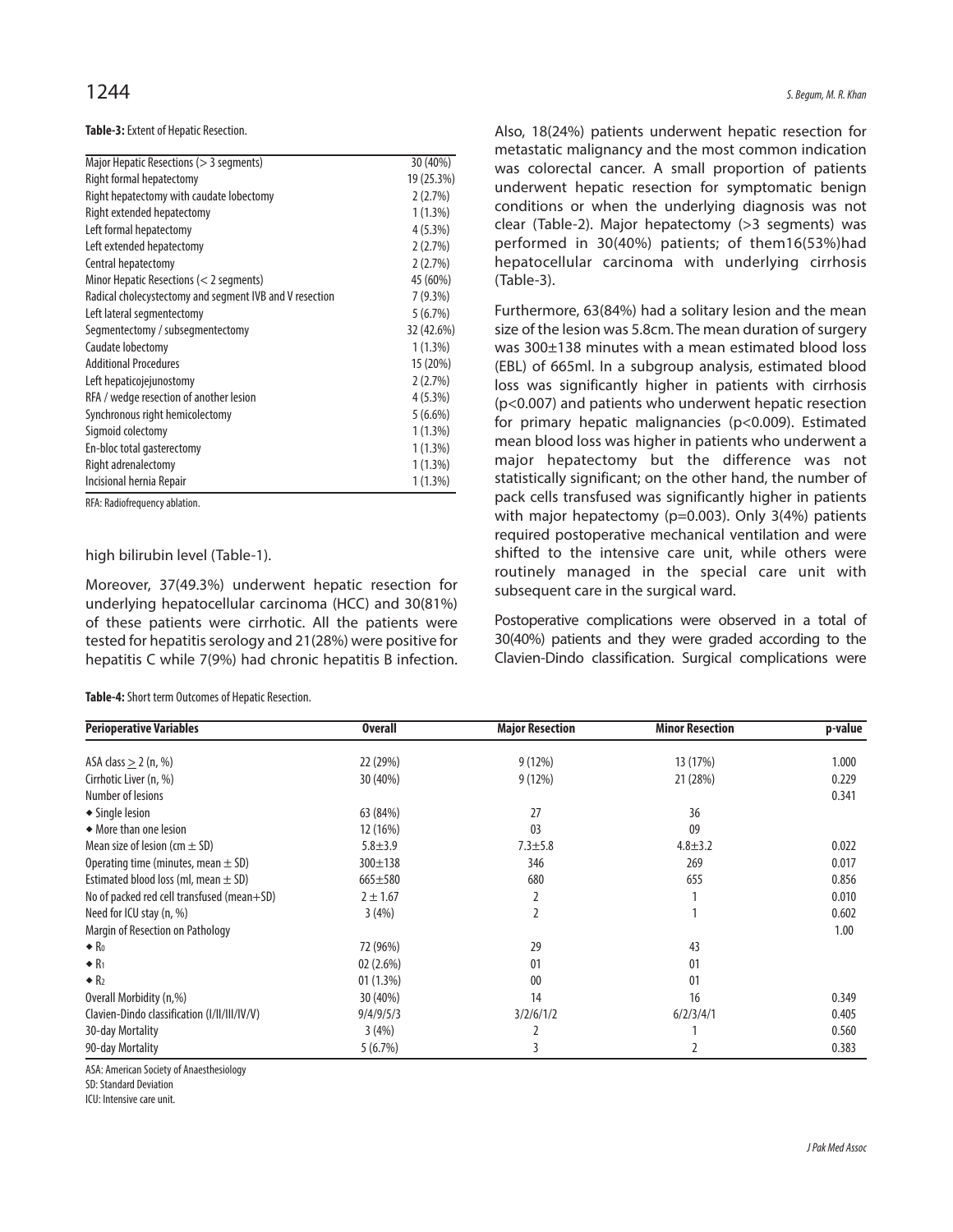**Table-5:** Univariate analysis of factors for morbidity and 90-day mortality.

| <b>Variables</b>        |                    | <b>Morbidity</b> | p-valve        | 90-day Mortality | p-value |
|-------------------------|--------------------|------------------|----------------|------------------|---------|
| Age                     | $\leq$ 60          | 19               | 0.922          |                  | 0.278   |
|                         | $>60$              | 11               |                |                  |         |
| Gender                  | Male               | 17               | 0.924          |                  | 0.417   |
|                         | Female             | 13               |                |                  |         |
| Comorbids               | 21                 | 0.018            | $\overline{2}$ | 0.536            |         |
| No comorbids            | 9                  |                  |                |                  |         |
| ASA level               | $\leq$ $\parallel$ | 18               | 0.098          | 2                | 0.119   |
|                         | >11                | 12               |                |                  |         |
| Tumour                  | Malignant          | 25               | 0.901          |                  | 0.289   |
|                         | Benign             | 5                |                |                  |         |
| Pathology               | HCC                | 17               | 0.3            |                  | 0.621   |
|                         | Other tumours      | 13               |                |                  |         |
| Major Hepatic resection | 14                 | 0.336            | 3              | 0.345            |         |
| Minor hepatic resection | 16                 |                  |                |                  |         |
| Duration of surgery     | $<$ 300mins        | 11               | 0.391          | 2                | 0.901   |
|                         | $<$ 300mins        | 19               |                |                  |         |
| EBL                     | $\leq$ 500ml       | 16               | 0.45           |                  | 0.578   |
|                         | $>500$ ml          | 14               |                |                  |         |

ASA: American Society of Anaesthesiology

HCC: Hepatocellular carcinoma

EBL: Estimated blood loss.

noticed in 15(20%) of the patients including surgical site infection in 12(16%), bile leak in 4(5.3%), intra-abdominal collection in 4(5.3%) and postoperative haemorrhage in 1(1.3%) patient. Isolated systemic complications were observed in 5(6.7%) patients, while another 6(8%) patients had combined surgical and systemic complications. Moreover, 3(4%) patients had isolated liver decompensation with progressive worsening of liver function tests and 5(6.7%) had ascites requiring diuretics. Besides, 7(9.3%) patients had pulmonary complications including pneumonia or pleural effusion, while 1(1.3%) had Takotsubo's cardiomyopathy.

Moreover, 72(96%) patients underwent an R0 resection based on pathology report, while 2(2.6%) had an R1 resection and both of them had underlying HCC. Overall, 3(4%) patients expired within 30days of hepatic resection and all of them had underlying cirrhosis and developed progressive liver decompensation in the postoperative period that did not respond to all the supportive treatment. Also, 2(2.6%) more patients died in 3 months making the 90-day mortality at 5(6.7%). One patient with primary hepatic embryonal sarcoma had an R2 resection due to extent of the disease and developed postoperative haemorrhage and liver failure resulting in mortality. The second patient had metastatic adrenocortical tumour and presented later with dehydration and acute renal failure resulting in death (Table-4).

A univariate analysis was done to identify the factors

associated with postoperative morbidity and 90-day mortality. The presence of one or more co-morbid condition had a statistically significant association with postoperative morbidity (p=0.018). On the other hand, age more than 50 years, gender, nature of tumour, extent of surgical resection or blood loss had no significant association with short-term postoperative outcomes. Morbidity rate in patients with and without underlying cirrhosis was 50% and 33%, respectively, but the difference was not statistically significant (p=0.149).

Mean length of stay in hospital was 9.5±3 days and the mean follow-up duration was 8±11 months. Recurrence of the disease was observed in 10(13.3%) patients at one year of follow-up including 8(10.7%) patients with HCC and 2 (2.7%) patients who underwent hepatic resection for metastatic disease. For patients with HCC, recurrences were managed by transarterial chemoembolisation in 3(4%) patients, radiofrequency ablation of tumours in 2(2.7%) patients and medical therapy in the remaining patients. Multimodal therapy with chemotherapy and radiotherapy was given to the patients for colonic and adrenocortical carcinoma recurrence (Table-5).

### **Discussion**

Hepatic resection has progressed from a high-risk surgery to an established therapeutic modality with indications ranging from primary hepatobiliary malignancy to metastatic diseases.8,14 Progressive improvement in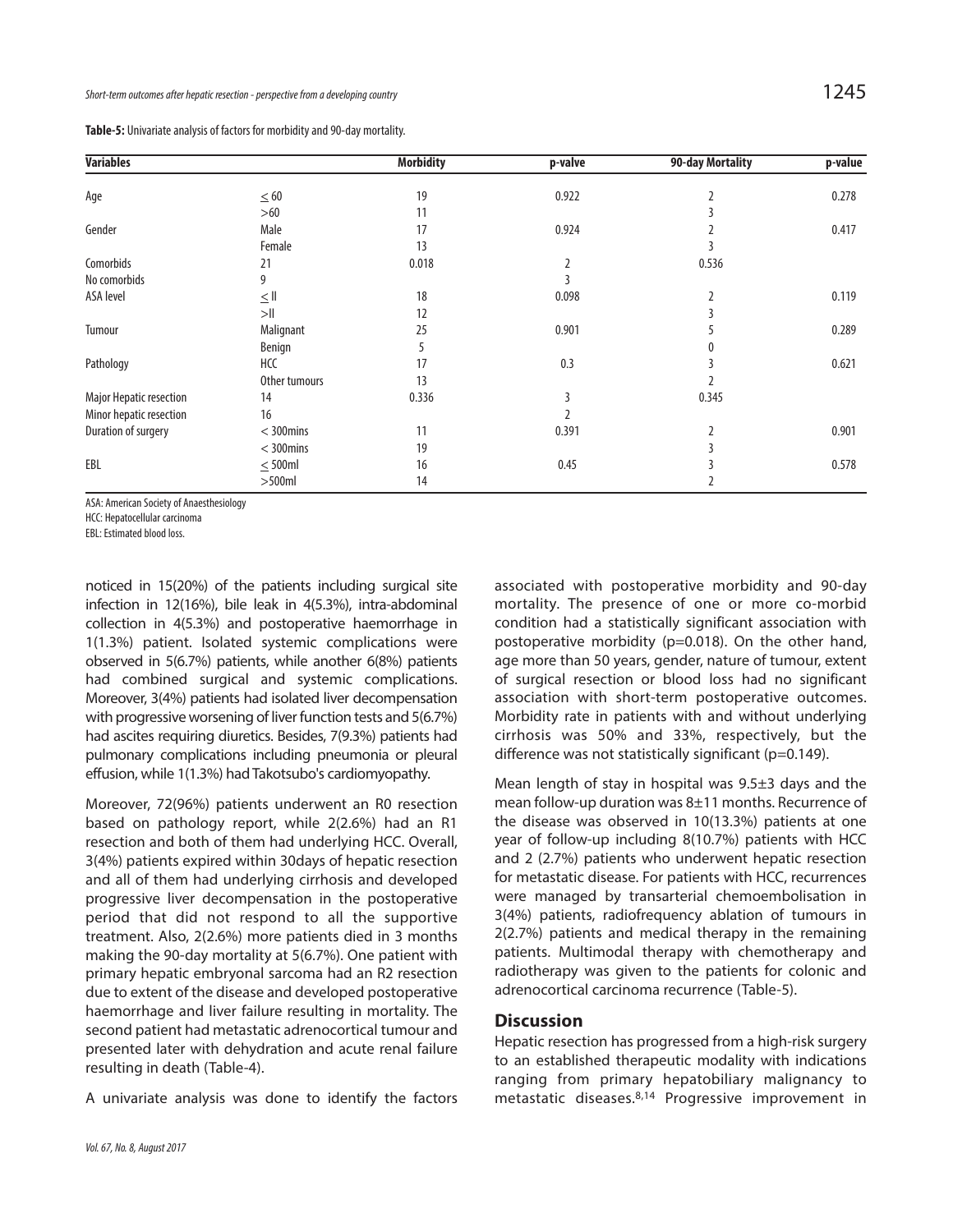mortality rates over the years has evolved this procedure into a safe therapeutic option for carefully selected patients.<sup>9</sup> However, in the developing world with limited resources and scarcity of technology for proper preoperative workup and energy devices for bloodless surgery, hepatic resection is not still performed routinely in many centres since it is considered a difficult procedure associated with major blood loss and serious postoperative complications.<sup>11</sup>

Formal hepatic resections at our centre started in 2008 by a single hepatobiliary surgeon. A number of limitations in our work environment have resulted in slow development of this specialty at our hospital over the years. Some of the contributing factors include the lack of proper referral system for the patients, the absence of facilities for sophisticated preoperative workup in high-risk patients, lack of modern instruments and infrastructure, and affordability of such procedures since the patients need to pay out of their pockets for medical treatment. Slow growth of such a demanding procedure over the years also results in a long learning curve for the associated support staff. Another important limiting factor is the absence of liver transplant facilities at our centre, which restricts the extent of liver resection in relatively high-risk cirrhotic patients. Despite such overwhelming constraints, we have managed to perform hepatic resections in our low volume centre with early outcomes being comparable to the specialised centres.

We had an overall morbidity rate of 40%; although this figure seems relatively high, it is comparable with that of large series published previously.<sup>9,15</sup> The main causes of morbidity in our study included wound infections (16%), bile leak (5.3%), intra-abdominal collections (5.3%), pulmonary complications (9.3%) and ascites (6.7%).These morbidities prolonged the postoperative recovery period, but were successfully managed conservatively. Our patient population was characterised by high population of patients with HCC (49.3%) and hence with cirrhosis (40%). Hepatic resection in cirrhotic patients is more challenging than resections in normal livers with increased risk of bleeding, septic complications and liver failure.16,17 Several authors have emphasised the importance of strict selection in terms of liver function reserves in ensuring favourable perioperative outcomes in patients with chronic liver disease.<sup>18</sup> Indocyaninegreen (ICG) clearance<sup>19</sup> and CT volumetry<sup>20</sup> are commonly used in the developed countries to assess functional liver reserves; but our selection was based on Child-Pugh score due to non-availability of such sophisticated facilities.

Our 30-day mortality rate was 4% and mortality at one year was 13.3%, which is comparable to the Western as well as Far Eastern figures of 5.8% and 8.4%, respectively.6,10 Several studies have compared morbidity and mortality rates among high volume and low volume centres which suggests mortality rates are significantly lower (1.5% - 6.2%) in high volume centres compared with low volume centres (3.7% - 24.4%) due to greater experience and high level of care provided.21,22 Despite being a low volume centre our 30-day mortality rate is comparable and so low volume centres in developing world should be encouraged to do resections where patients might not be able to reach or afford high volume centres.

We tried to evaluate the factors associated with morbidity and mortality in our study, but the only significant association was the presence of associated comorbids in patients undergoing liver resection. In a similar previous study from South Asia, the presence of comorbid illness was found to be significantly associated with posthepatectomy morbidity and an independent risk factor for postoperative mortality.<sup>11</sup> Presence of underlying cirrhosis in our patients resulted in significantly higher blood loss and overall higher morbidity rates, but the difference was not statistically significant. Our univariate analysis failed to demonstrate any significant association of short-term outcomes with other preoperative variables and this could be either due to overall small number of patients or diversity of underlying pathology in this cohort of patients.

### **Conclusion**

Despite limited resources and low volume set-up, hepatic resection can be performed in our set-up with reasonable early postoperative outcomes. Morbidity, mortality, estimated blood loss and average transfusion requirement was comparatively higher in cirrhotic patients which can be further minimised with better patient selection, meticulous surgical technique and use of novel energy devices. There is a need to increase awareness among the patients about improving outcomes as well as train and encourage surgeons from developing countries to take up such demanding surgical procedures.

**Disclaimer:** None.

**Conflict of Interest:** None.

**Source of Funding:** None.

### **References**

- 1. Foster JH, Berman MM. Solid liver tumors. Major Probl Clin Surg 1977; 22: 1- 342.
- 2. Lai ECS, Fan S, Lo CM, Wong J. Hepatic resection for hepatocellular carcinoma. An audit of 343 patients. Ann Surg 2016; 221: 291-8.